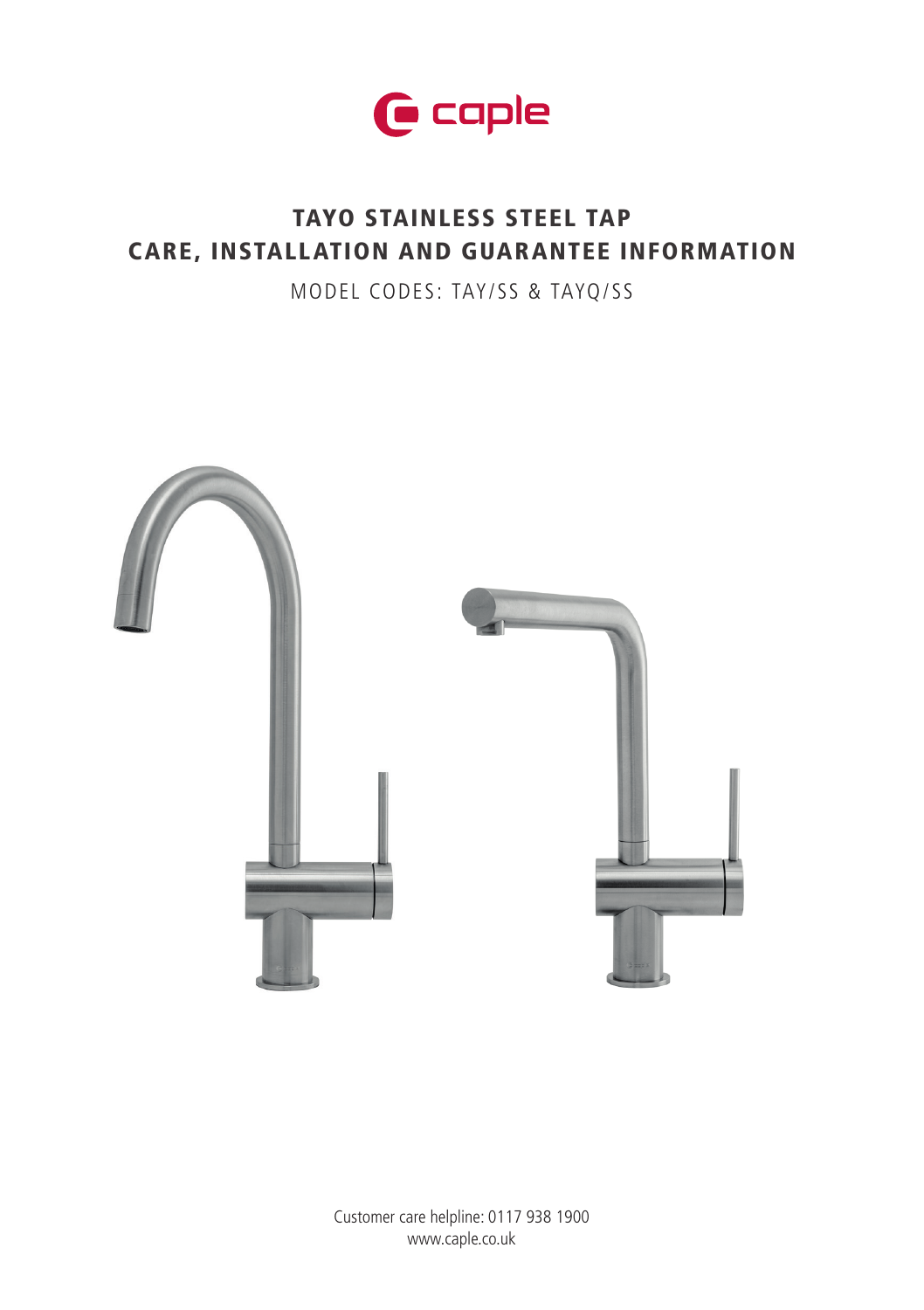## **INSTALLATION GUIDE**

Thank you for purchasing your Caple tap.

These taps have been manufactured and inspected to exacting standards and are guaranteed to give years of trouble free operation providing our care and installation guidelines have been followed.



**NOTE:** Please see back page for installation instructions